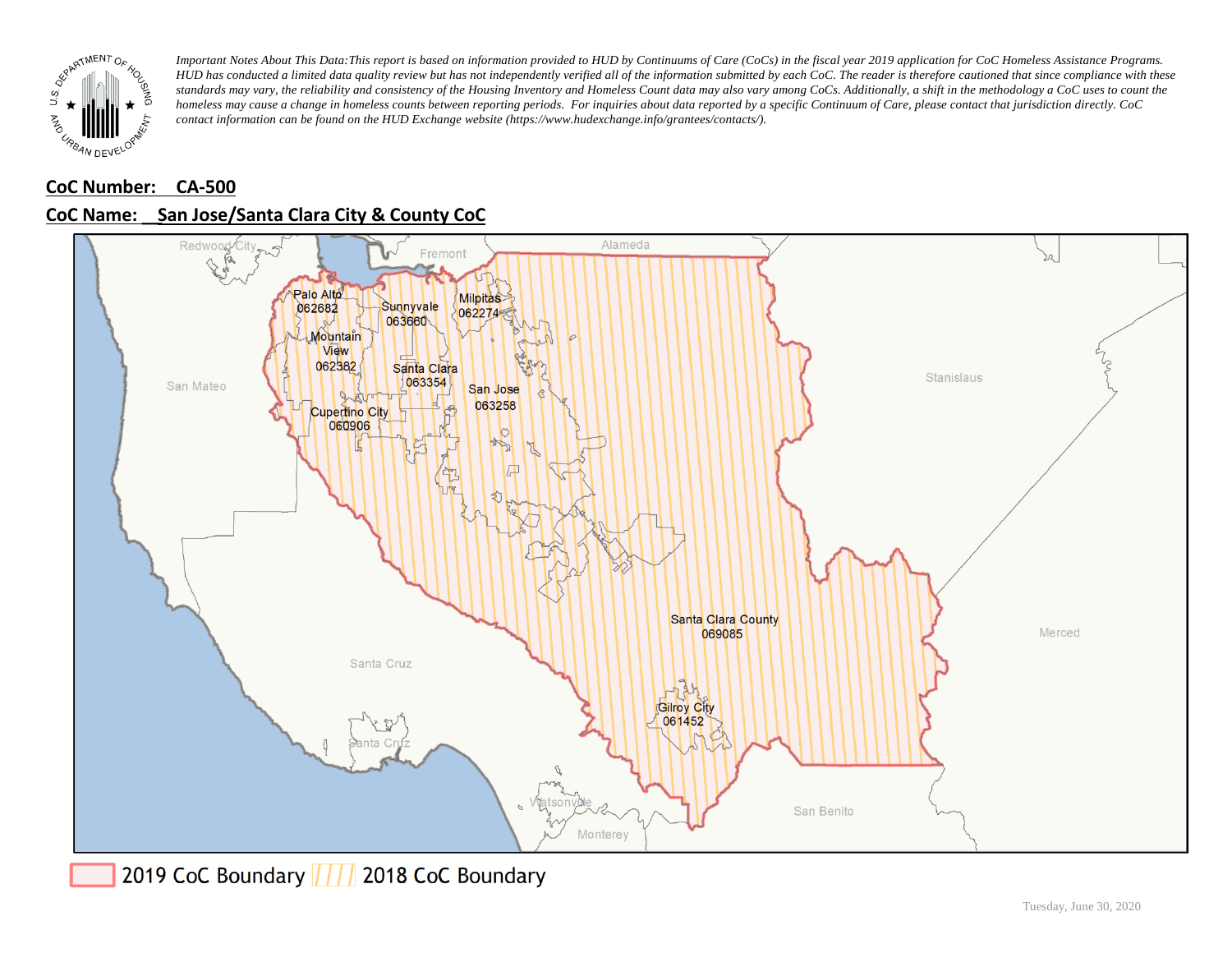

#### **CoC Number: CA-500**

### **CoC Name: \_\_ San Jose/Santa Clara City & County CoC**

**2019 Awards by Component and Renewal Type** 

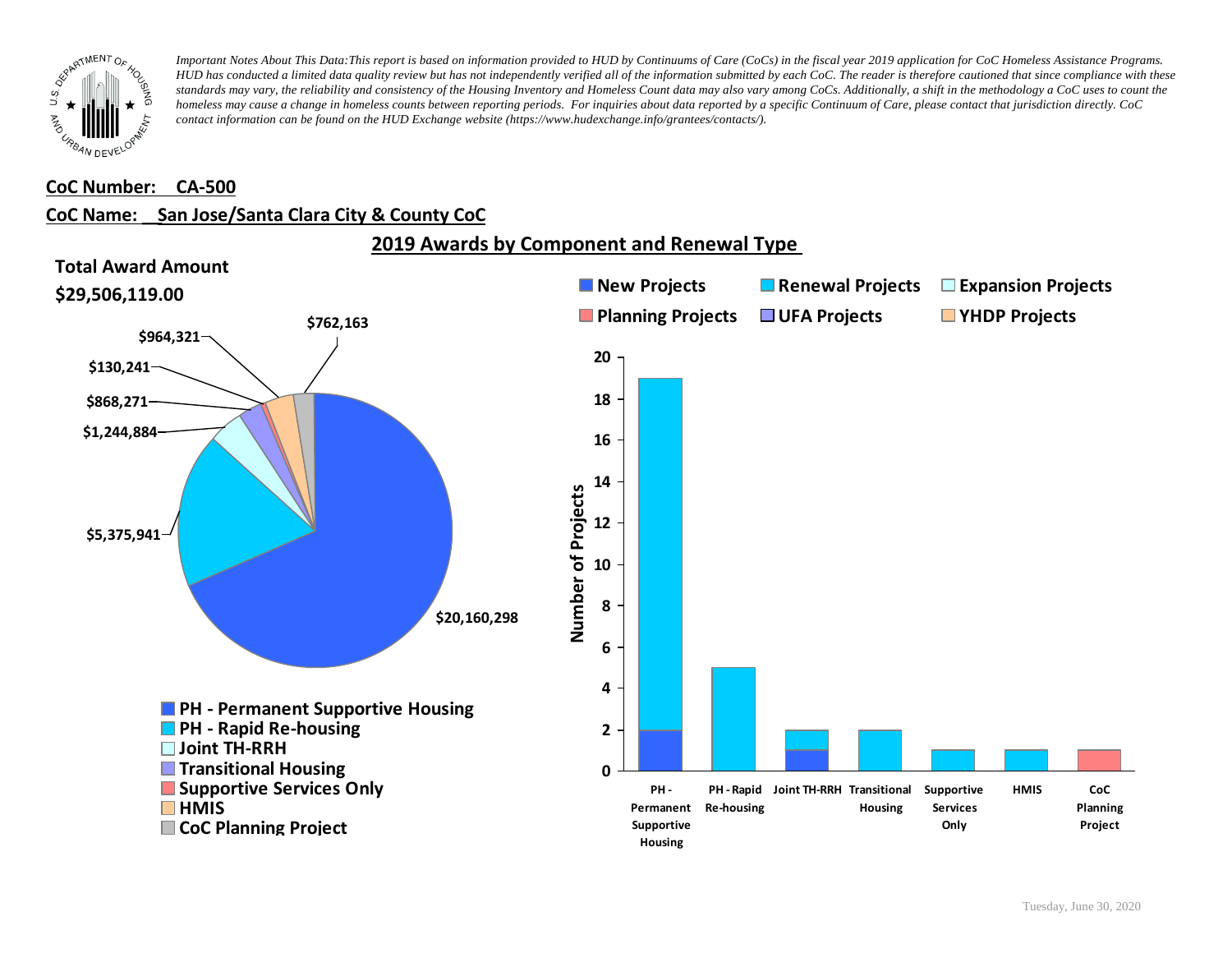

#### **CoC Number: CA-500**

#### **CoC Name: \_\_ San Jose/Santa Clara City & County CoC**



## **2019 Housing Inventory Summarized by Target Population and Bed Type**

<sup>1</sup> Adult & Child Beds refer to beds for households with one adult (age 18 or older) and at least one child (under the age of 18).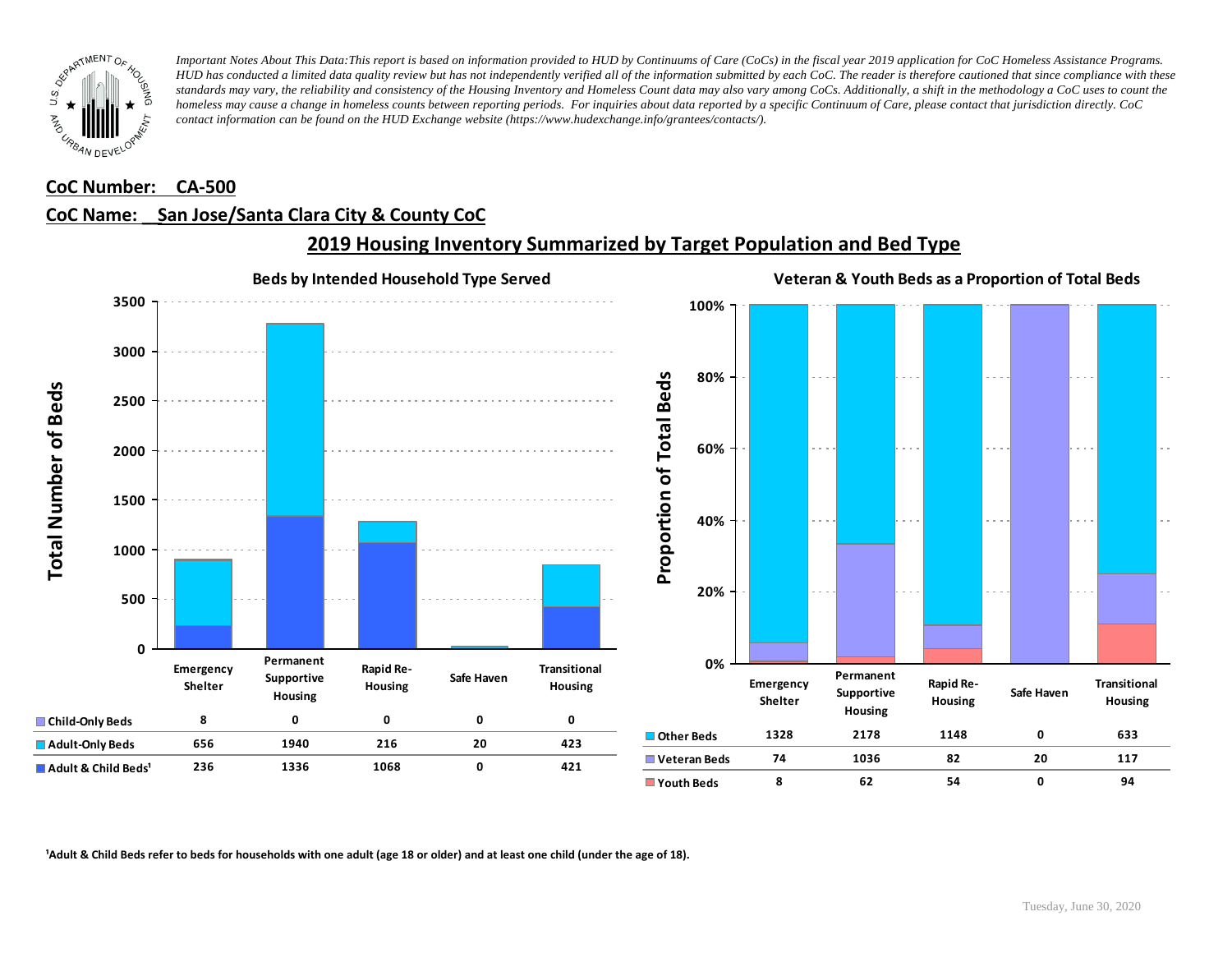

#### **CoC Number: CA-500**

#### **CoC Name: \_\_ San Jose/Santa Clara City & County CoC**

# **2019 Point in Time Count Summarized by Household Type**



\* Safe Haven programs are included in the Transitional Housing category.

¹This category includes single adults, adult couples with no children, and groups of adults. ²This category includes households with one adult and at least one child under age 18.

³This category includes persons under age 18, including children in one-child households, adolescent parents and their children, adolescent siblings, or other household configurations composed only of children.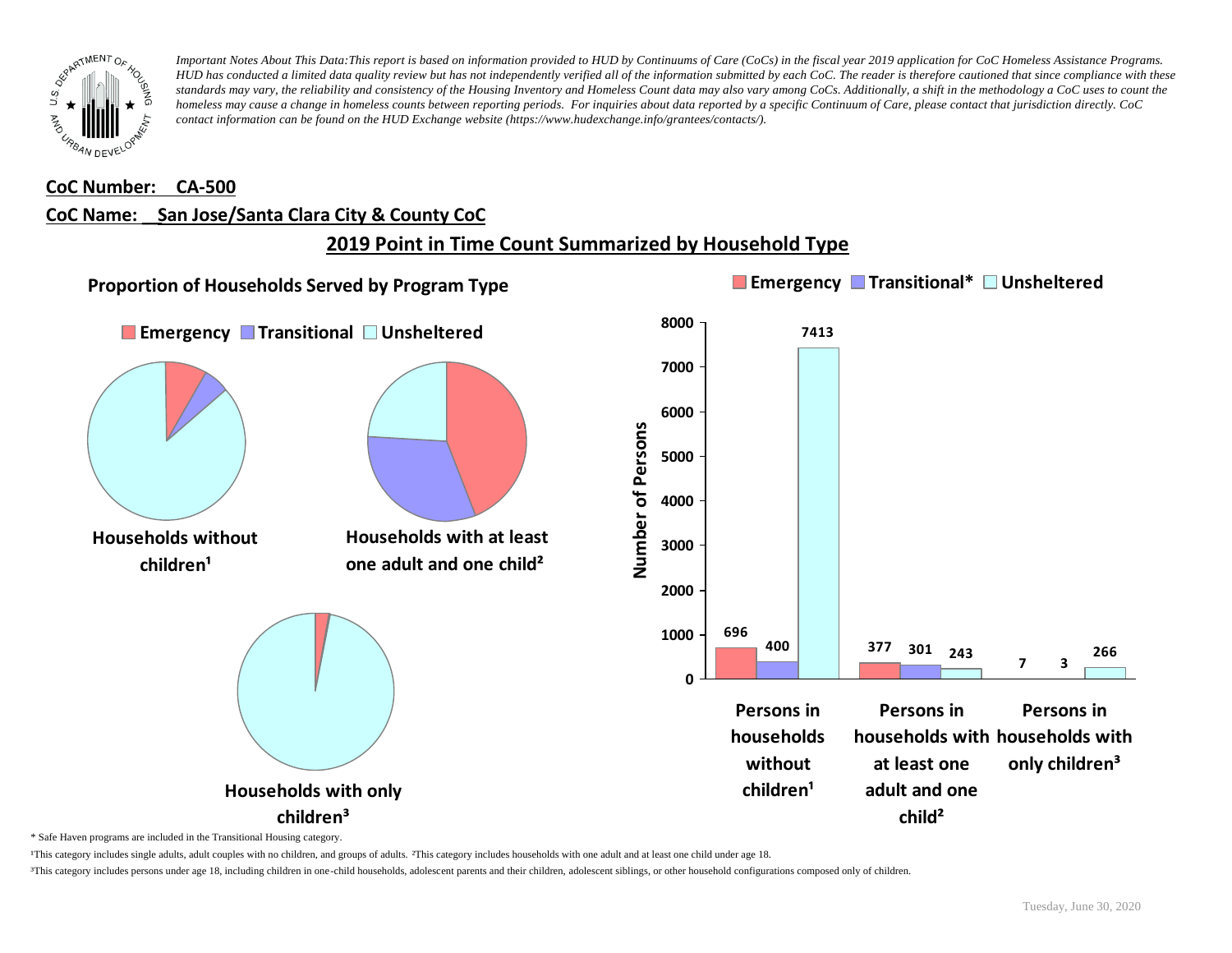

# **CoC Number: CA-500 CoC Name: \_\_ San Jose/Santa Clara City & County CoC**



# **2019 Point-In-Time Count Proportion of Persons in each Age Group by Household Type**

\* Safe Haven programs are included in the Transitional Housing category.

¹This category includes single adults, adult couples with no children, and groups of adults. ²This category includes households with one adult and at least one child under age 18.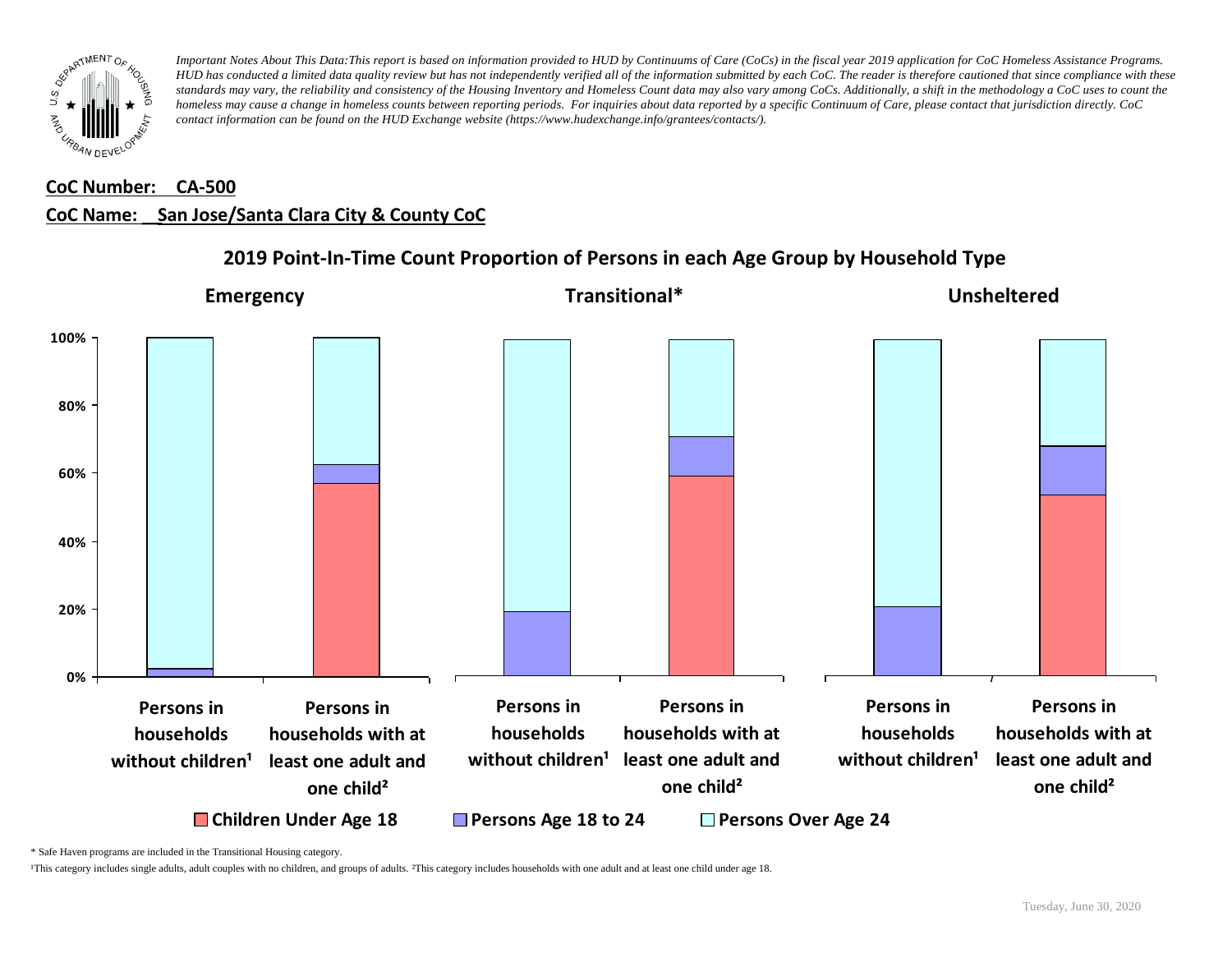

#### **CoC Number: CA-500**

# **CoC Name: \_\_ San Jose/Santa Clara City & County CoC**



\* Safe Haven programs are included in the Transitional Housing category.

¹This category includes single adults, adult couples with no children, and groups of adults. ²This category includes households with one adult and at least one child under age 18.

³This category includes persons under age 18, including children in one -child households, adolescent parents and their children, adolescent siblings, or other household configurations composed only of children.